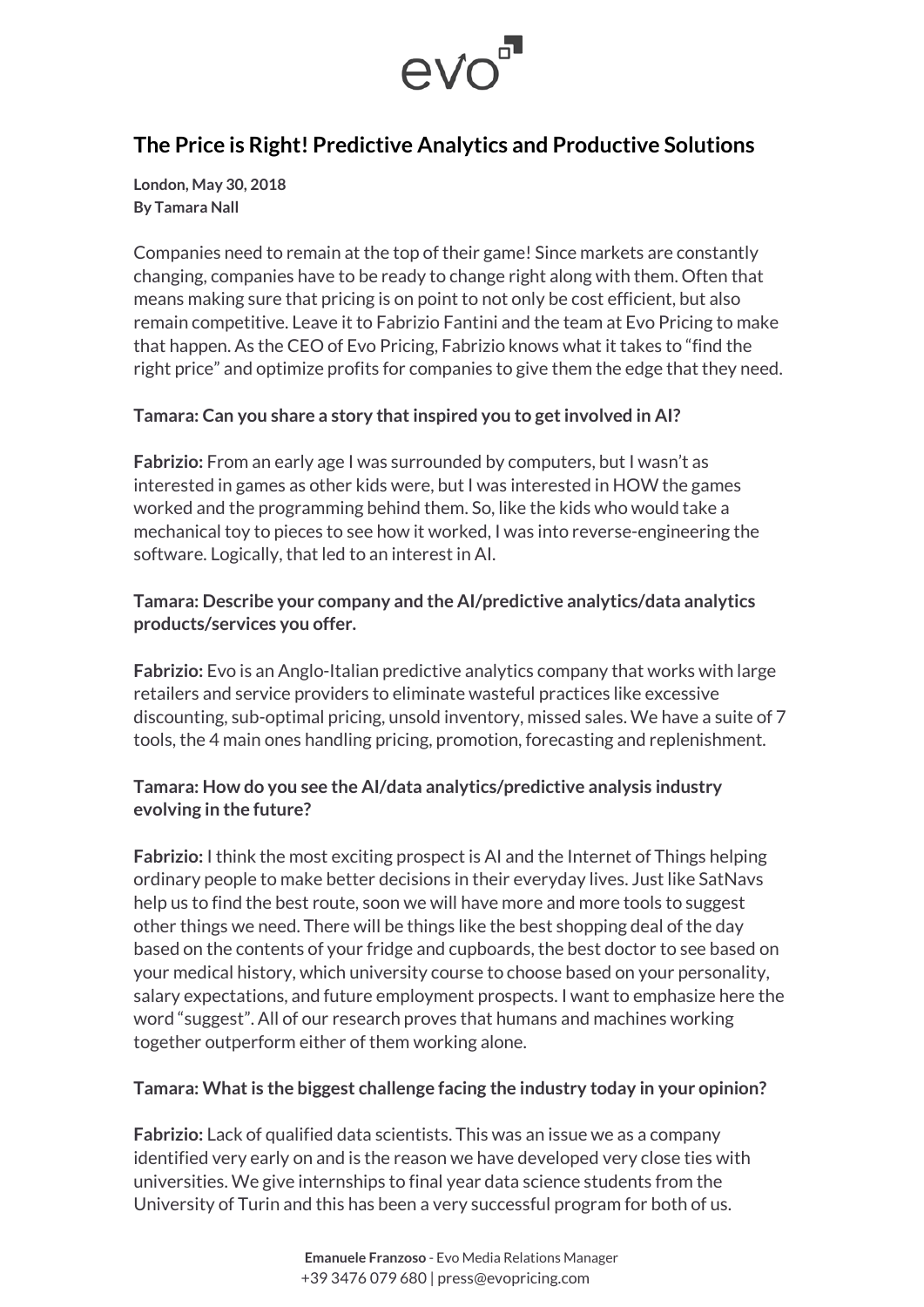# evo<sup>5</sup>

However, you must also bear in mind that even the best data science graduates take up to a year before they are up to speed and ready to work independently. You have to invest a lot of time and money in training and personal development.

#### **Tamara: How do you see your products/services evolving going forward?**

**Fabrizio:** We are working a lot on developing processes to help our clients change their culture so they see AI as an integral part of their business instead of just a bolton.

## **Tamara: What is your favorite AI movie and why?**

**Fabrizio:** The Director's Cut of the original Blade Runner. With all the talk of machines taking over the world, it's great to see things from the perspective of androids. At the end of the movie, it's the replicant Roy who displays more compassion than most of the human characters in the movie. It's a difficult film to watch, but all credit to Ridley Scott for challenging the audience.

## **Tamara: What type of advice would you give my readers about AI?**

**Fabrizio:** I would compare where we are with AI to the advent of talking movies in the 1920s. Silent movies survived for a very short time as movies with soundtracks quickly became the industry norm. AI is the "soundtrack" of 21st century business. Companies that don't invest heavily in AI will go the way of the silent movies of the 2020s. I'm not saying you have to create your own data science department—there are many great companies out there providing AI solutions—just embrace the technology and look for ways you can use it. And it doesn't just have to be related to your core product or service. AI can be used to find ways to reduce overheads, streamline HR processes, work more efficiently. That is the question you need to have at the front of your mind all the time: Where and how can we use AI?

## **Tamara: How does AI, particularly your product/service, bring goodness to the world? Can you explain how you help people?**

**Fabrizio:** I think we help companies handle disruption. The world is changing so quickly, and many big companies are under threat. Nobody wants to see iconic companies like Macy's, J. C. Penny, Toys R Us going downhill, shedding money and jobs. Obviously, these companies have certain structural problems that a predictive analytics company like ours can't address, but we can certainly help them optimize their sales, replenishment and pricing processes. Plus, we can quickly identify what sells where and when, so they can become more agile. In this way we can buy them time and money to implement the more difficult structural changes. So, you could say, in an indirect way, that we help save jobs.

## **Tamara: What would be the funniest or most interesting story that occurred to you during your company's evolution?**

**Fabrizio:** Actually, it was something that happened before Evo, but is about one of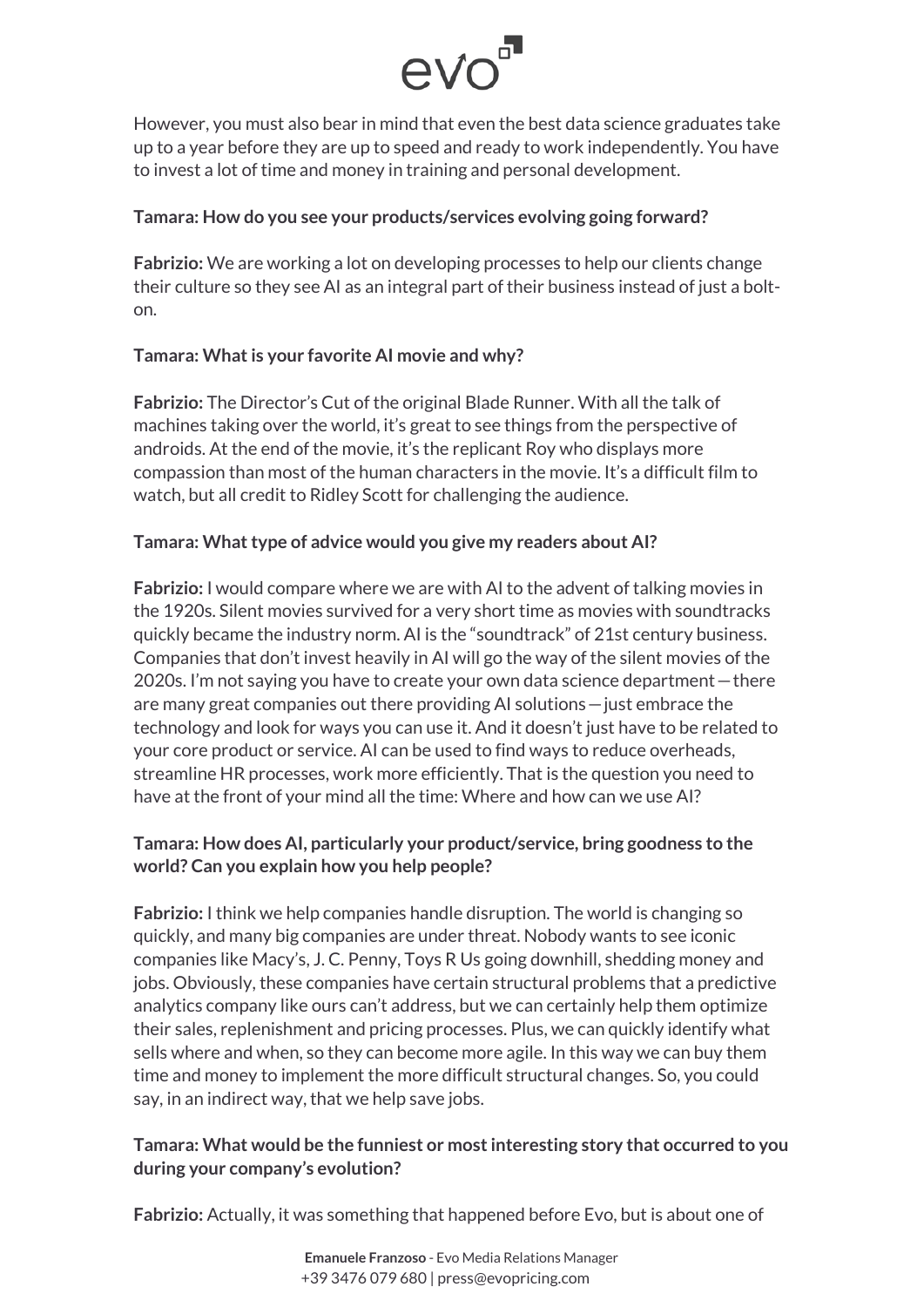

the most important skills I have learned—pivoting. I was working on a new pricing model for airlines when I got a call from a friend. He was wondering if I'd be interested in working with him on pricing for a health and beauty retailer. I had 2 days to turn an advanced airline pricing model into a health and beauty pricing tool! It turned out to be very successful and now here I am working with retailers, but if American Airlines, BA or Emirates are interested, I can pivot again  $\odot$ 

#### **Tamara: What are the 3–5 things that most excite you about AI? Why?** *(industry specific)*

**Fabrizio:** Number one has to be the potential. To be able to see an algorithm learning and getting better every day never ceases to inspire me. Clients are also at the top of the list. When they see over a period of time how an algorithm is, for example, increasing full-price sales, they get really excited.

Secondly, I love that I can sit down with my team looking for a solution to a particular problem and, during that process, we often create other solutions to questions we haven't even asked yet.

Finally, all the creativity AI produces. Every day you see people coming up with new ways to use AI to engage customers. People are seeing shopping as something that is more about the experience than the transaction, so you now get a lot of companies in the retail fashion sector developing sophisticated virtual personal shoppers that go way beyond chatbots.

#### **Tamara: What are the 3 things that worry you about AI? Why?** *(industry specific)*

**Fabrizio:** The first worry is not about AI per se, but how people perceive its application wrongly. You get some companies saying, "Yeah, let's replace expensive people with technology and make more money". It's not that simple. First, you have to work out what machines do best, and what humans do best. As a rule of thumb: innovation = humans, repetitive stuff = machines. This is why we talk to clients about what we call 'the wisdom of the staff' - our research has proven time and time again that adding store managers' experience and intuition into the mix improves machine recommendations.

Related to the first point, companies not recognizing that the current retail model is broken and not responding fast enough to disruption is another worry. Again, this is not the fault of AI, but we could end up with a couple of giants like Amazon dominating the retail sector. If you look at how the Google/Facebook duopoly is squeezing out smaller tech companies, a similar lack of competition in retail could be very unhealthy for the sector.

Of course, security. The more of our day to day life is in the hands of computers, the more hackers there will be trying to disrupt or hijack systems. For this reason, keeping our systems safe and secure is our company's number one priority.